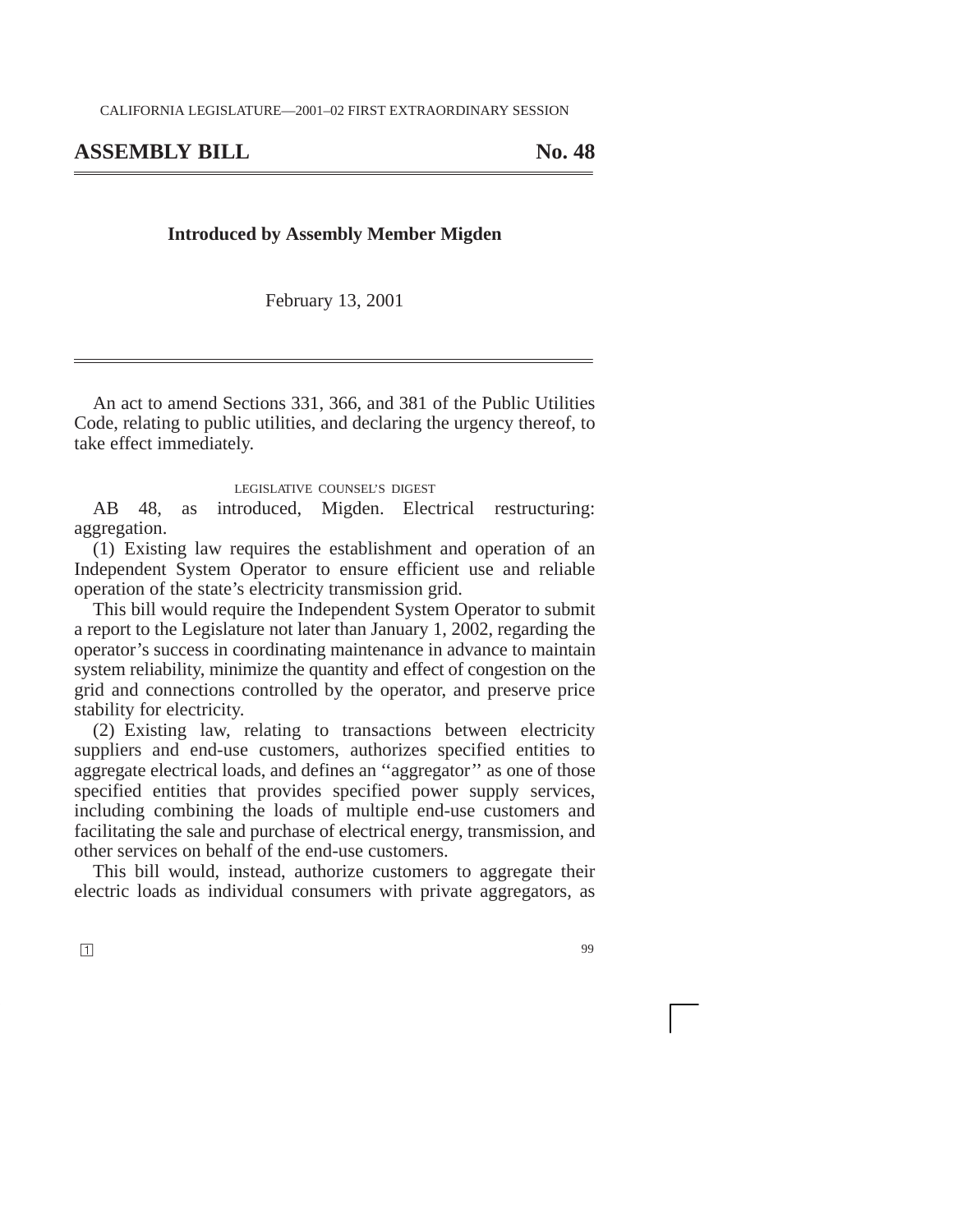defined, or as members of their local community with community choice aggregators, as defined. The bill would, with regard to community choice aggregators, authorize any municipality or any group of municipalities acting together to aggregate the electrical load of interested electricity consumers within its boundaries, as prescribed.

(3) Existing law requires the Public Utilities Commission to order specified electrical corporations to collect and spend certain funds for prescribed public benefit programs, cost-effective energy efficiency, and conservation.

The bill would require the commission to authorize municipalities to file for a pro rata share of energy efficiency funds collected from their customers by electrical corporations. The bill would require the commission to authorize a municipality to spend the funds on energy efficiency measures that benefit its customers, subject to any rules adopted by the commission to ensure accurate accounting, verification, and adherence to a plan filed by the entity. The bill would require the California Energy Resources Conservation and Development Commission to administer the funds, as prescribed.

(4) The bill would declare that it is to take effect immediately as an urgency statute.

Vote:  $\frac{2}{3}$ . Appropriation: no. Fiscal committee: yes. State-mandated local program: no.

## *The people of the State of California do enact as follows:*

1 SECTION 1. The Independent System Operator shall submit

2 a report to the Legislature not later than January 1, 2002, regarding

3 the operator's success in coordinating maintenance in advance to

- 4 do all of the following:
	- (a) Maintain system reliability.

6 (b) Minimize the quantity and effect of congestion on the

7 8 transmission grid and connections controlled by the Independent System Operator.

9 (c) Preserve price stability for electricity.

10 11 to read: SEC. 2. Section 331 of the Public Utilities Code is amended

12 13 construction of this chapter. 331. The definitions set forth in this section shall govern the

14 (a) "Aggregator" means any marketer, broker, public agency,

15 city, county, or special district, that combines the loads of multiple

5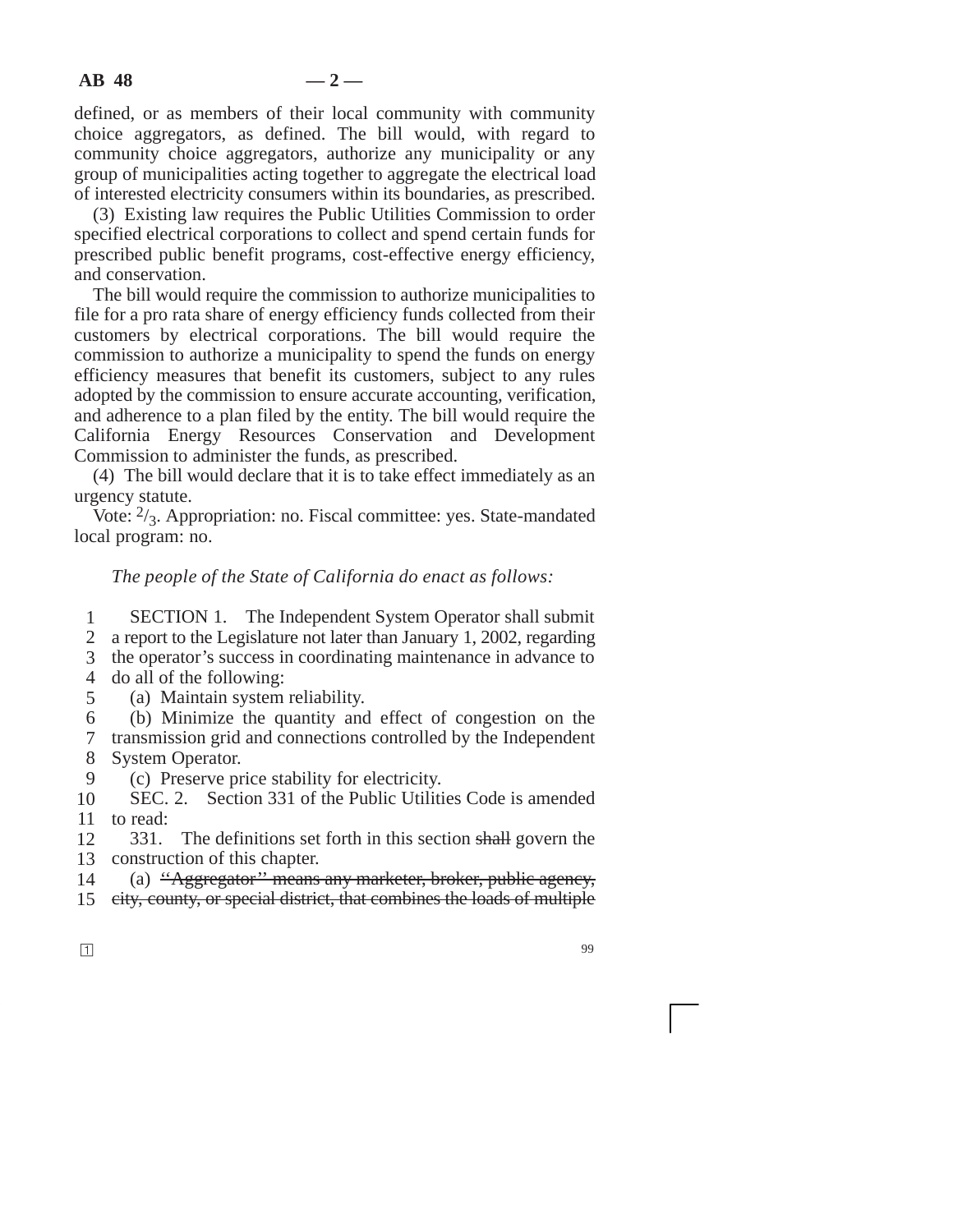1 end-use customers in facilitating the sale and purchase of electric

2 3 energy, transmission, and other services on behalf of these customers.

4 5 6 7 (b) ''Broker'' means an entity that arranges the sale and purchase of electric energy, transmission, and other services between buyers and sellers, but does not take title to any of the power sold.

8 9 *(b) ''Community choice aggregator'' or ''municipal aggregator'' means any of the following:*

10 11 12 *(1) Any municipality whose governing board elects to combine the loads of its residents, businesses, and municipal facilities in a communitywide electricity buyers' program.*

13 14 *(2) Any group of municipalities whose governing boards have elected to combine the loads of their programs.*

15 16 17 *(3) Any county or irrigation district whose governing board has elected to administer the combined programs of consenting municipalities within its jurisdiction.*

18 19 20 *(4) Any county or irrigation district whose governing board elects to combine the loads of its residents, businesses, and facilities in unincorporated areas.*

21 22 23 24 (c) ''Direct transaction'' means a contract between any one or more electric generators, marketers, or brokers of electric power and one or more retail customers providing for the purchase and sale of electric power or any ancillary services.

25 26 27 (d) ''Fire wall'' means the line of demarcation separating residential and small commercial customers from all other customers as described in subdivision (e) of Section 367.

28 29 30 31 (e) ''Marketer'' means any entity that buys electric energy, transmission, and other services from traditional utilities and other suppliers, and then resells those services at wholesale or to an end-use customer.

32 33 (f) ''Microcogeneration facility'' means a cogeneration facility of less than one megawatt.

34 35 36 *that combines the loads of multiple end-use customers in* 37 38 (g) *''Private Aggregator'' means any marketer, broker, or public agency not qualifying as a community choice aggregator facilitating the sale and purchase of electric energy, transmission, and other services on behalf of these customers.*

39 40 *(h)* ''Restructuring trusts'' means the two tax-exempt public benefit trusts established by Decision D. 96-08-038 of the Public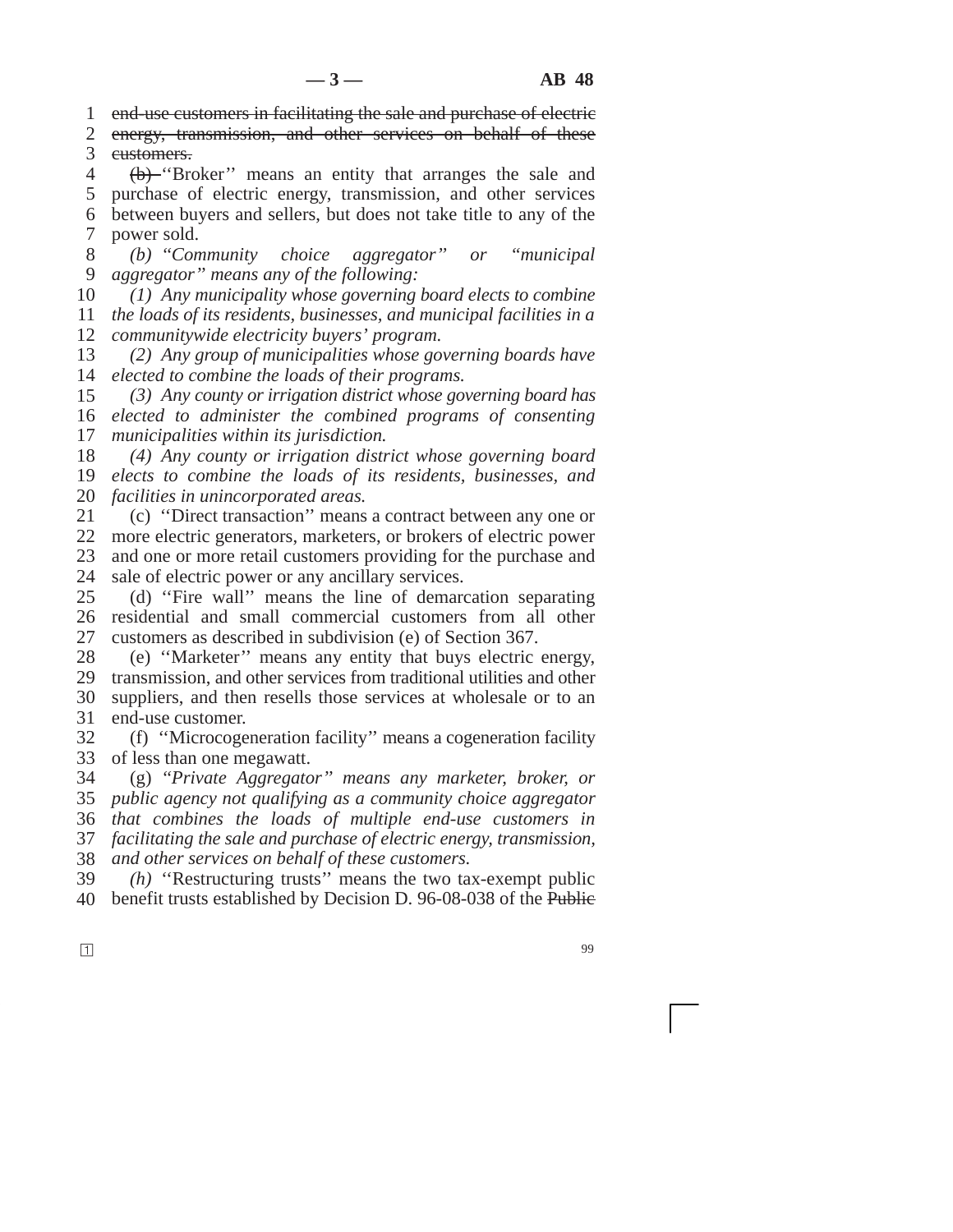1 Utilities Commission *commission* to provide for design and

2 development of the hardware and software systems for the Power

3 Exchange and the Independent System Operator, respectively, and

4 that may undertake other activities, as needed, as ordered by the

5 commission.

6 (h)

7 8 *(i)* ''Small commercial customer'' means a customer that has a maximum peak demand of less than 20 kilowatts.

9 10 to read: SEC. 3. Section 366 of the Public Utilities Code is amended

11 12 13 14 their electric loads *as individual consumers with private* 15 16 *community choice aggregators.* 366. (a) *(1)* The commission shall take actions as needed to facilitate direct transactions between electricity suppliers and end use *end-use* customers. Customers shall be entitled to aggregate *aggregators, or as members of their local community with*

17 18 *aggregators* on a voluntary basis, **provided that** *if* each customer 19 *(2) Customers may aggregate their loads with private* does so by a positive written declaration.

20 *(3) Customers may aggregate their loads through a public*

21 22 *process with community choice aggregators, if each customer is*

23 *given an opportunity to opt out of their community's aggregation program.*

24 25 *positive declaration to aggregate with a private aggregator, opts* 26 27 28 29 *(4)* If no positive declaration is made by a customer *makes no out of a community choice aggregator's program, or has no community choice program available*, that customer shall continue to be served by the existing electrical corporation or its successor in interest.

30 31 load shall be authorized by the commission for all customer 32 33 34 35 36 37 38 (b) Aggregation *Private aggregation* of customer electrical classes, including, but not limited to small commercial or residential customers. Aggregation *Private aggregation* may be accomplished by private market aggregators, cities, counties, special districts*, and public agencies not qualifying as community choice aggregators*, or on any other basis made available by market opportunities and agreeable by positive written declaration by individual consumers.

39 40 (c) If a public agency seeks to serve as a community aggregator on behalf of residential customers, it shall be obligated to offer the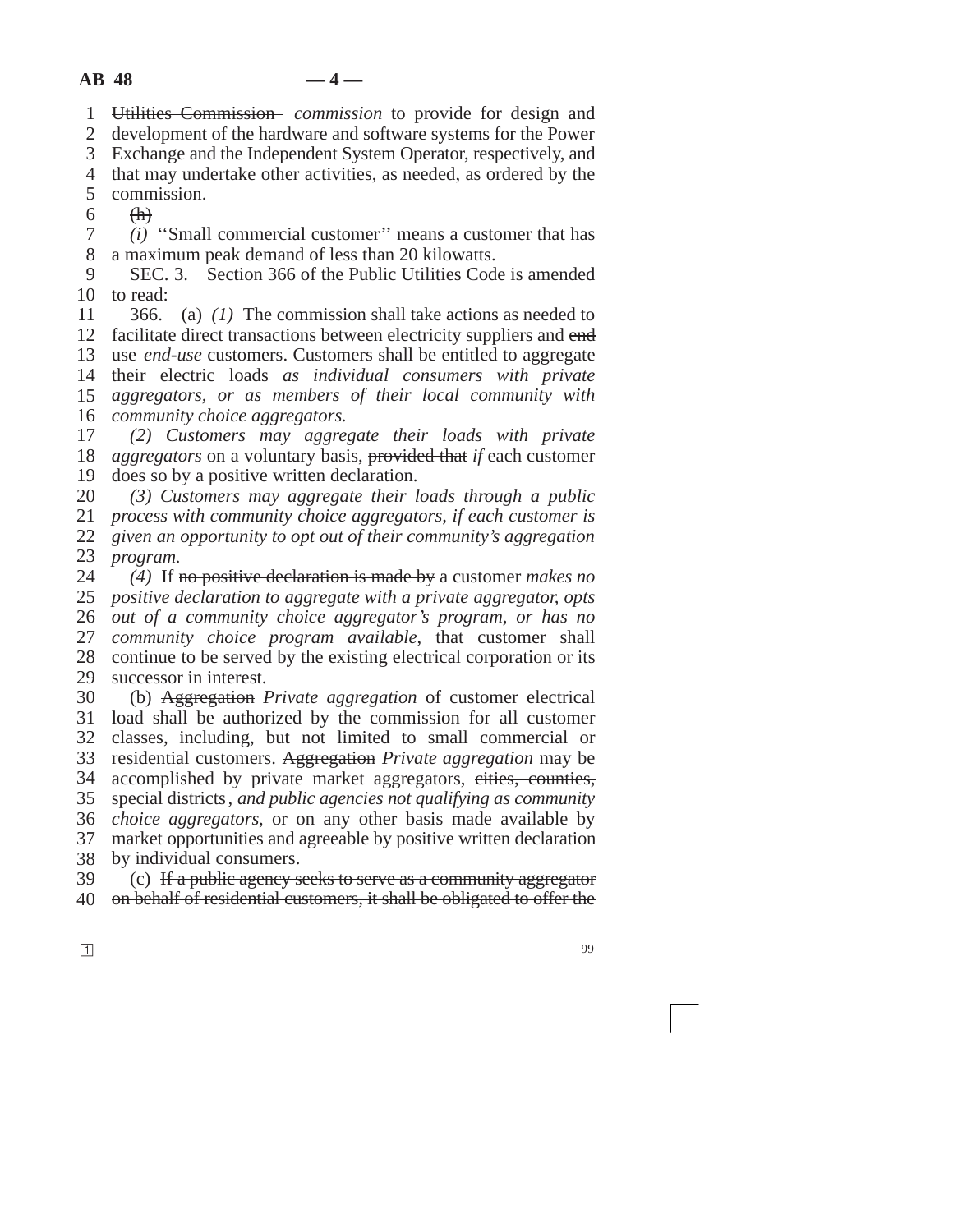1 2 3 *municipalities acting together is hereby authorized to aggregate* 4 *the electrical load of interested electricity consumers within its* 5 *boundaries to reduce transaction costs to consumers, provide* 6 7 8 9 10 11 12 13 14 15 16 17 18 *not require a positive written declaration, but all customers shall* 19 20 21 22 23 24 25 26 27 28 29 30 31 opportunity to purchase electricity to all residential customers within its jurisdiction. *(1) Any municipality or any group of consumer protections, and leverage the negotiation of contracts. However, the municipality or group of municipalities may not aggregate electrical load if served by an existing municipal lighting plant. A municipality or group of municipalities may group retail electricity customers to solicit bids, broker, and contract for electric power and energy services for those customers. The municipality or group of municipalities may enter into agreements for services to facilitate the sale and purchase of electric energy and other related services. Those service agreements may be entered into by a single city or county, a city and county, or by a group of cities, cities and counties, or counties. (2) Under municipal aggregation, customer participation may be informed of their right to opt out of the municipal aggregation program. If no negative declaration is made by a customer, that customer shall be served through the municipality's aggregation program. (3) A municipality or group of municipalities establishing load aggregation pursuant to this section shall develop an implementation plan, for review by its citizens, detailing the process and consequences of aggregation. Any municipal load aggregation established pursuant to this section shall provide for universal access, reliability, and equitable treatment of all classes of customers and shall meet any requirements established by state law or by the commission concerning aggregated service. A municipality or group of municipalities establishing load*

32 33 34 *aggregation shall prepare and file with the commission a statement of intent with the implementation plan. The plan shall include all of the following:*

35 36 *(A) An organizational structure of the program, its operations, and its funding.*

37 *(B) Ratesetting and other costs to participants.*

38 39 *(C) The methods for entering and terminating agreements with other entities.*

- 40 *(D) The rights and responsibilities of program participants.*
- **1**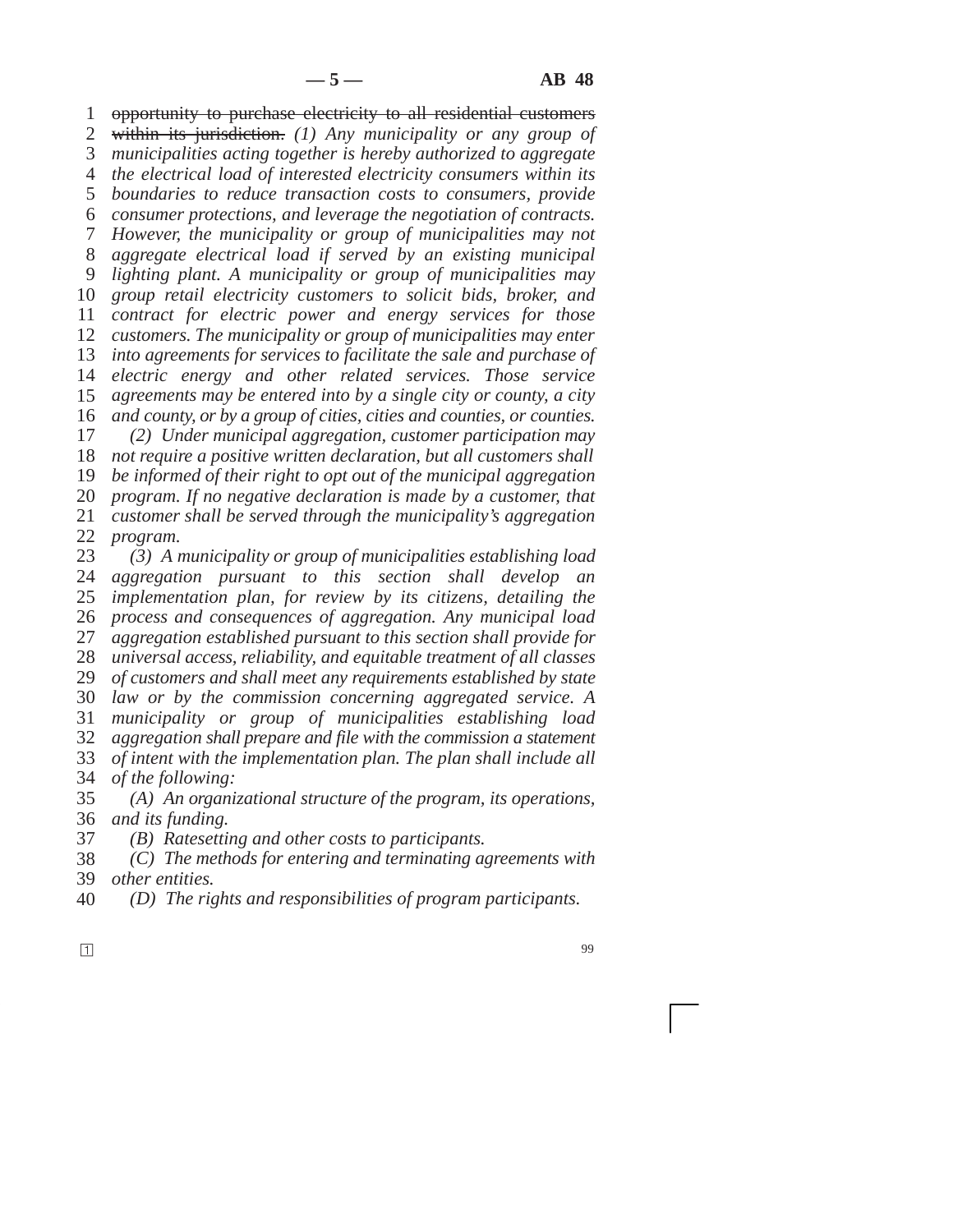1 *(E) Termination of the program.*

2 3 4 5 6 7 8 *(4) All electrical corporations shall cooperate fully with municipalities that investigate, pursue, or implement community choice aggregation programs. Cooperation shall include providing municipalities with all billing and load data, providing all billing information to the community choice aggregator's supplier, and selling streetlights at a 'book'' depreciated value if a municipality chooses to purchase them.*

9 10 *authorization by a majority vote of its city council or governing* 11 12 13 14 15 *(5) A city or city and county may aggregate electrical load upon board, with the approval of the mayor, or the city manager in municipalities with the city manager form of government. Two or more municipalities may as a group authorize aggregation by a majority vote of each governing body of the particular municipality as herein required.*

16 17 18 19 20 21 22 23 24 25 26 27 28 29 *(6) Participation by any retail customer in a municipal aggregation program shall be voluntary. Following adoption of aggregation through the votes specified above, such a program shall allow any retail customer to opt out and choose any supplier or provider. Within 30 days of the date the aggregated entity is fully operational, a customer shall be transferred to the aggregated entity. Once enrolled in the aggregated entity, any ratepayer that chooses to opt out within 180 days of the date of enrollment may do so without penalty and shall be entitled to receive default service pursuant to paragraph (4) of subdivision (a), as if the customer was originally enrolled therein. Any re-entry fees to be imposed after the 180-day opt-out period shall be approved by the commission and shall reflect the cost of re-entry. (7) Nothing in this section shall be construed as authorizing*

30 31 32 *any city or any municipal retail load aggregator to restrict the ability of retail electric customers to obtain or receive service from any authorized service provider.*

33 34 *customers in advance of automatic enrollment, and for not less* 35 36 *(8) The aggregated entity shall fully inform participating than three consecutive billing cycles following enrollment, of both of the following:*

37 38 39 *(A) That they are to be automatically enrolled and that the customer has the right to opt out of the aggregated entity without penalty.*

40 *(B) The terms and conditions of the services offered.*

**1**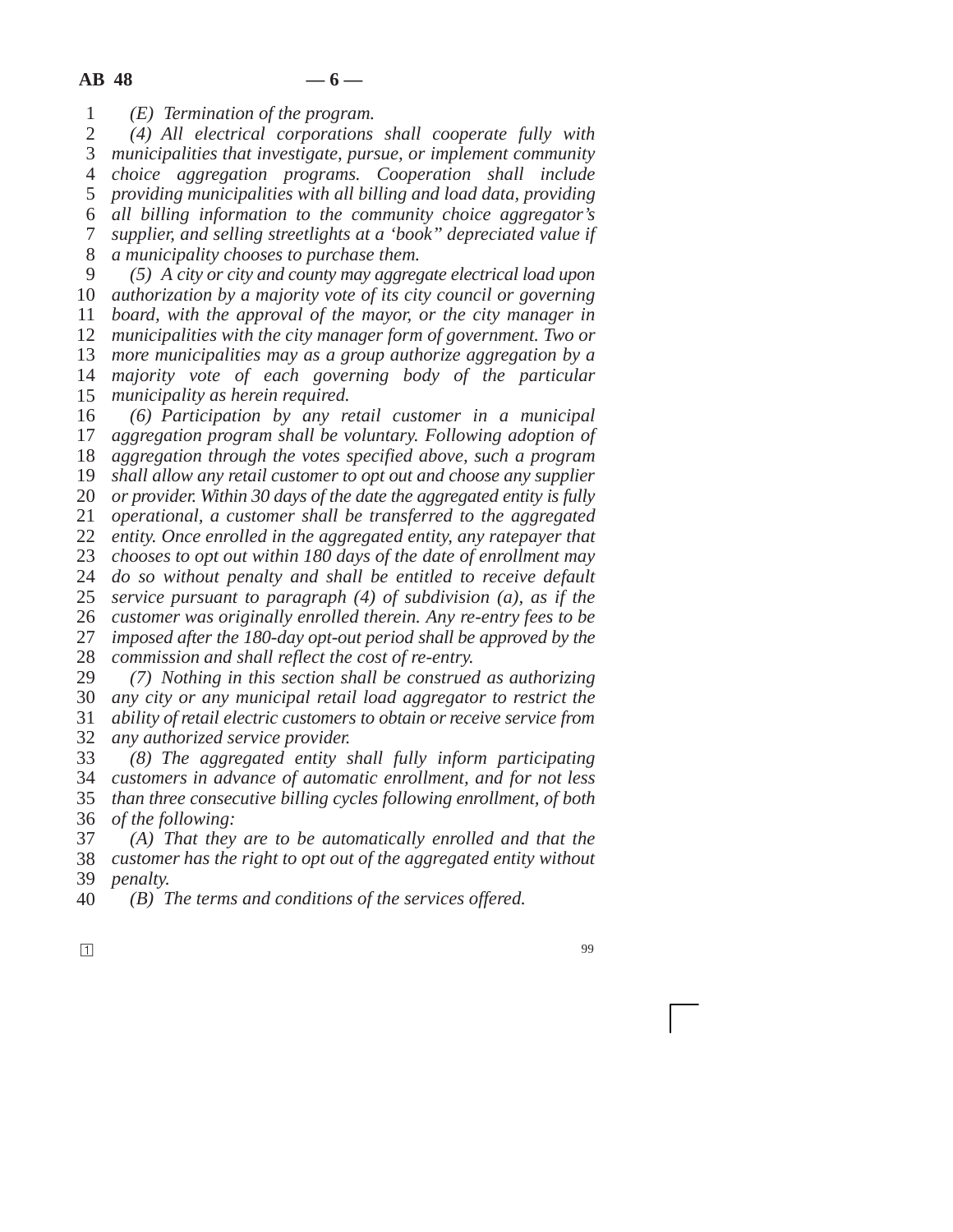1 2 3 4 *(9) The electrical corporation shall include the information required pursuant to paragraph (8) in the electrical corporation's normally scheduled monthly billing process for the aggregated entity's consumers, in the following manner:*

5 6 *(A) Once in a normally scheduled bill mailed prior to automatic enrollment, as directed by the aggregated entity.*

7 8 9 *(B) Once a month following enrollment for not less than three consecutive normally scheduled billing cycles, as directed by the aggregated entity.*

10 11 12 *(10) The aggregated entity shall register with the commission, which may require additional information to ensure compliance with basic consumer protection rules and other procedural*

13 14 *matters. (11) Once the community choice aggregator's contract is*

15 16 17 *signed, the community choice aggregator shall notify the applicable electrical corporation that community choice service will commence within 30 days.*

18 19 20 *(12) Once notified of a community choice aggregator program, the electrical corporation shall transfer all applicable accounts to the new supplier within a 30-day period from the date of the close*

21 22 23 *of their normally scheduled monthly metering and billing process.* SEC. 4. Section 381 of the Public Utilities Code is amended to read:

24 25 26 27 28 29 30 31 32 381. (a) To ensure that the funding for the programs described in subdivision (b) and Section 382 are *is* not commingled with other revenues, the commission shall require each electrical corporation to identify a separate rate component to collect the revenues used to fund these programs. The rate component shall be a nonbypassable element of the local distribution service and collected on the basis of usage. This rate component shall fall within the rate levels identified in subdivision (a) of Section 368.

33 34 35 36 (b) The commission shall allocate funds collected pursuant to subdivision (a), and any interest earned on collected funds, to programs which *that* enhance system reliability and provide in-state benefits as follows:

37 38 (1) Cost-effective energy efficiency and conservation activities.

39 40 (2) Public interest research and development not adequately provided by competitive and regulated markets.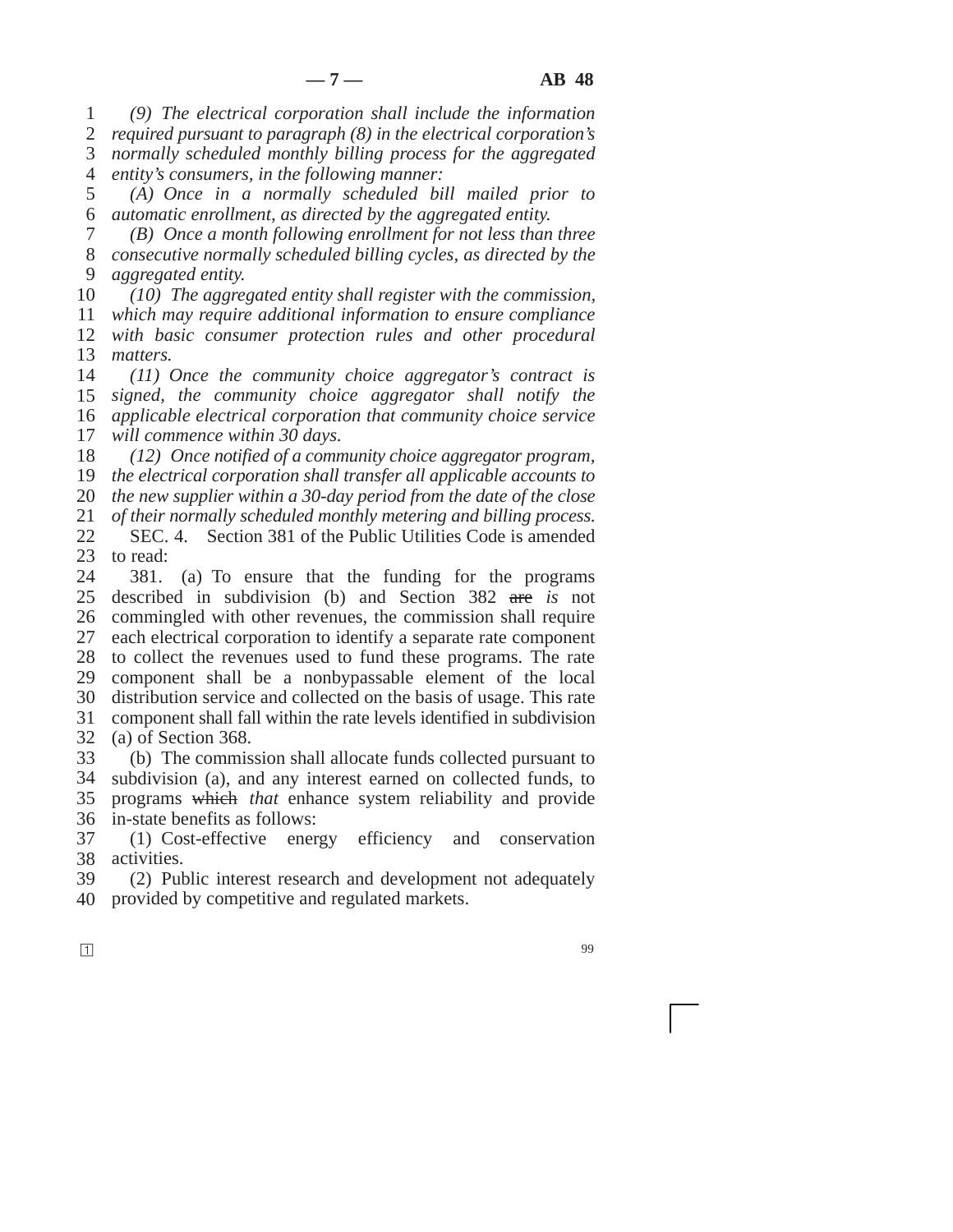1 2 3 4 5 (3) In-state operation and development of existing and new and emerging renewable resource technologies defined as electricity produced from other than a conventional power source within the meaning of Section 2805, provided that a power source utilizing more than 25 percent fossil fuel may not be included.

6 7 8 (c) The Public Utilities Commission *commission* shall order the respective electrical corporations to collect and spend these funds, as follows:

9 10 11 12 13 14 15 16 17 (1) Cost-effective energy efficiency and conservation activities shall be funded at not less than the following levels commencing January 1, 1998, through December 31, 2001: for San Diego Gas and Electric Company a level of thirty-two million dollars (\$32,000,000) per year; for Southern California Edison Company a level of ninety million dollars (\$90,000,000) for each of the years l998, 1999, and 2000; fifty million dollars (\$50,000,000) for the year 2001; and for Pacific Gas and Electric Company a level of one hundred six million dollars (\$106,000,000) per year.

18 19 20 21 22 23 24 25 26 27 28 (2) Research, development, and demonstration programs to advance science or technology that are not adequately provided by competitive and regulated markets shall be funded at not less than the following levels commencing January 1, 1998 through December 31, 2001: for San Diego Gas and Electric Company a level of four million dollars (\$4,000,000) per year; for Southern California Edison Company a level of twenty-eight million five hundred thousand dollars (\$28,500,000) per year; and for Pacific Gas and Electric Company a level of thirty million dollars (\$30,000,000) per year. (3) In-state operation and development of existing and new and

29 30 31 32 33 34 35 36 37 38 39 40 emerging renewable resource technologies shall be funded at not less than the following levels on a statewide basis: one hundred nine million five hundred thousand dollars (\$109,500,000) per year for each of the years 1998, 1999, and 2000, and one hundred thirty-six million five hundred thousand dollars (\$136,500,000) for the year 2001. To accomplish these funding levels over the period described herein the San Diego Gas and Electric Company shall spend twelve million dollars (\$12,000,000) per year, the Southern California Edison Company shall expend no less than forty-nine million five hundred thousand dollars (\$49,500,000) for the years 1998, 1999, and 2000, and no less than seventy-six million five hundred thousand dollars  $(\$76,500,000)$  for the year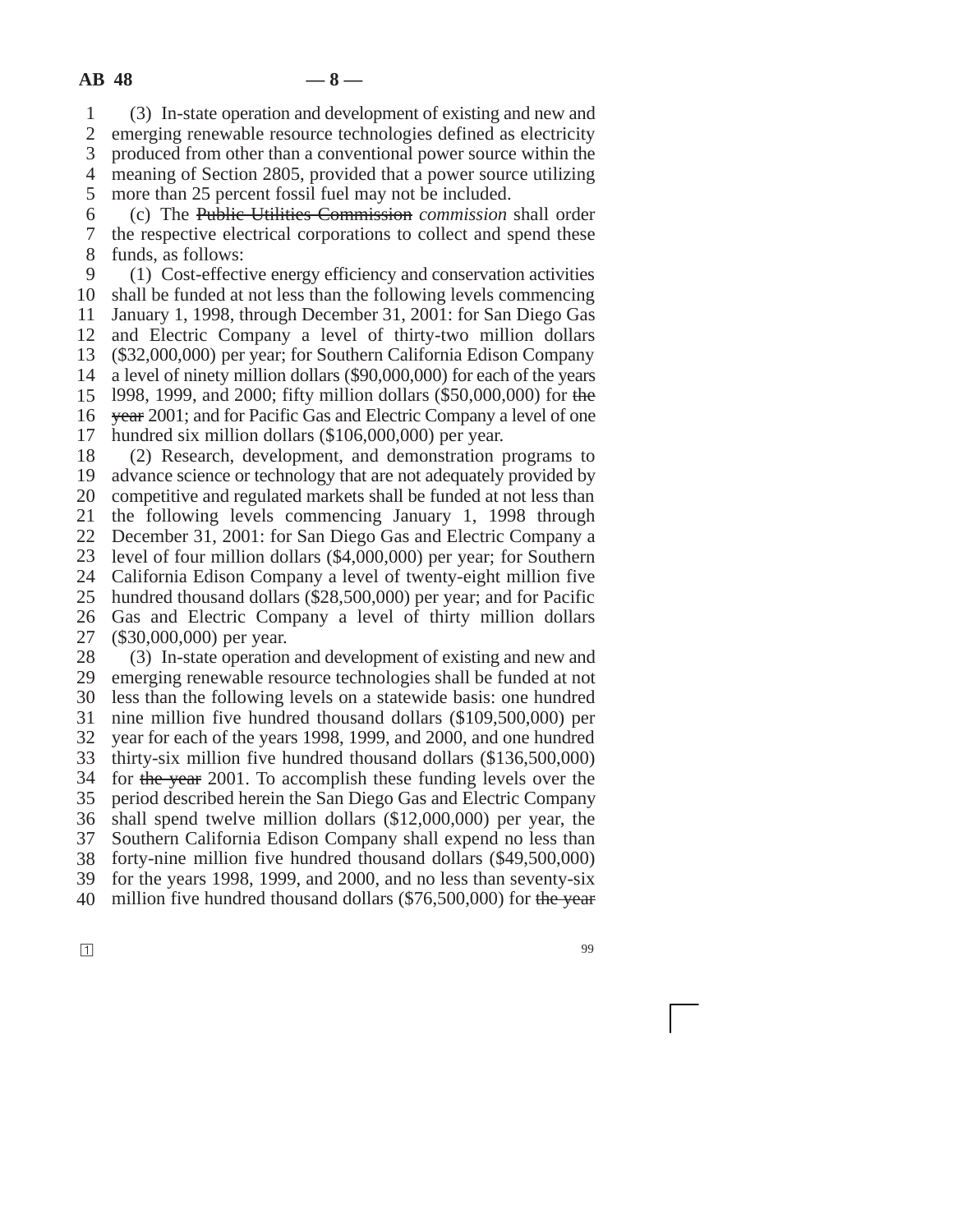1 2 3 4 5 6 7 8 2001, and the Pacific Gas and Electric Company shall expend no less than forty-eight million dollars (\$48,000,000) per year through the year 2001. Additional funding not to exceed seventy-five million dollars (\$75,000,000) shall be allocated from moneys collected pursuant to subdivision (d) in order to provide a level of funding totaling five hundred forty million dollars (\$540,000,000). (4) Up to fifty million dollars (\$50,000,000) of the amount

9 10 11 12 13 collected pursuant to subdivision (d) may be used to resolve outstanding issues related to implementation of subdivision (a) of Section 374. Moneys remaining after fully funding the provisions of this paragraph shall be reallocated for purposes of paragraph (3).

14 15 16 17 18 19 20 (5) Up to ninety million dollars (\$90,000,000) of the amount collected pursuant to subdivision (d) may be used to resolve outstanding issues related to contractual arrangements in the Southern California Edison service territory stemming from the Biennial Resource Planning Update auction. Moneys remaining after fully funding the provisions of this paragraph shall be reallocated for purposes of paragraph (3).

21 22 23 24 25 26 27 28 29 30 31 (d) Notwithstanding any other provisions of this chapter, entities subject to the jurisdiction of the Public Utilities Commission *commission* shall extend the period for competition transition charge collection up to three months beyond its otherwise applicable termination of December 31, 2001, so as to ensure that the aggregate portion of the research, environmental, and low-income funds allocated to renewable resources shall equal five hundred forty million dollars (\$540,000,000) and that the costs specified in paragraphs (3), (4), and (5) of subdivision (c) are collected.

32 33 34 35 36 37 (e) Each electrical corporation shall allow customers to make voluntary contributions through their utility bill payments as either a fixed amount or a variable amount to support programs established pursuant to paragraph (3) of subdivision (b). Funds collected by electrical corporations for these purposes shall be forwarded in a timely manner to the appropriate fund as specified by the commission.

38 39 40 (f) The commission shall determine how to utilize funds for purposes of paragraphs (1) and (2) of subdivision (b), provided that only those research and development funds for transmission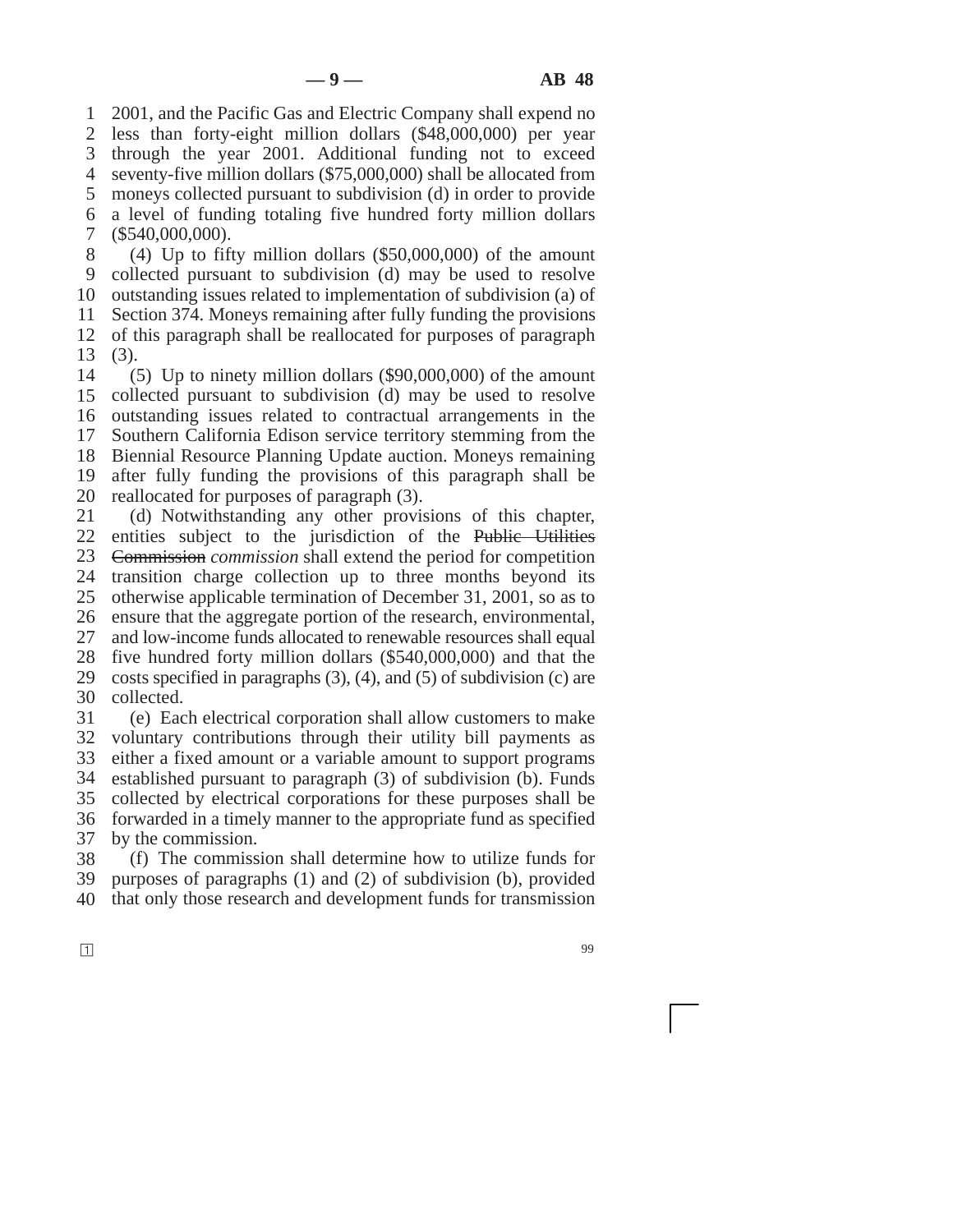1 and distribution functions shall remain with the regulated public

2 utilities under the supervision of the commission. The commission

3 shall provide for the transfer of all research and development funds

4 collected for purposes of paragraph (2) of subdivision (b) other

5 than those for transmission and distribution functions and funds

6 7 collected for purposes of paragraph (3) of subdivision (b) to the

8 California Energy Resources Conservation and Development Commission pursuant to administration and expenditure criteria to

9 be established by the Legislature.

10 11 12 (g) The commission's authority to collect funds pursuant to this section for purposes of paragraph (3) of subdivision (b) shall become inoperative on March 31, 2002.

13 14 15 16 17 (h) For purposes of this article, ''emerging renewable technology'' means a new renewable technology, including, but not limited to, photovoltaic technology, that is determined by the California Energy Resources Conservation and Development Commission to be emerging from research and development and

18 that has significant commercial potential.

19 *(i) (1) The commission shall authorize municipalities to file*

20 21 *for a pro rata share of energy efficiency funds collected from their customers by electrical corporations. The commission shall*

22 *authorize municipalities to spend the funds on energy efficiency*

23 *measures that benefit their customers, subject to any rules adopted*

24 *by the commission to ensure accurate accounting, verification,*

25 *and adherence to a plan filed by the entity.*

26 27 *(2) The California Energy Resources Conservation and Development Commission shall set aside, at the beginning of each*

28 *fiscal year, funds to allow municipalities, upon appropriation of*

29 *those funds, to design and implement renewable energy programs.*

30 *Additional local aggregation during the course of the year shall*

31 *lead to additional set-asides.*

32 33 34 35 36 *(3) Upon the application of a municipality with a qualifying municipal program, the California Energy Resources Conservation and Development Commission shall grant an amount equaling a pro rata share of funds contributed by the municipality's customers. Qualifying municipal programs shall*

37 *include, but not be limited to, all of the following:*

38 *(A) Support for existing renewable energy capacity.*

39 40 *(B) Incentives for the installation of new renewable energy capacity.*